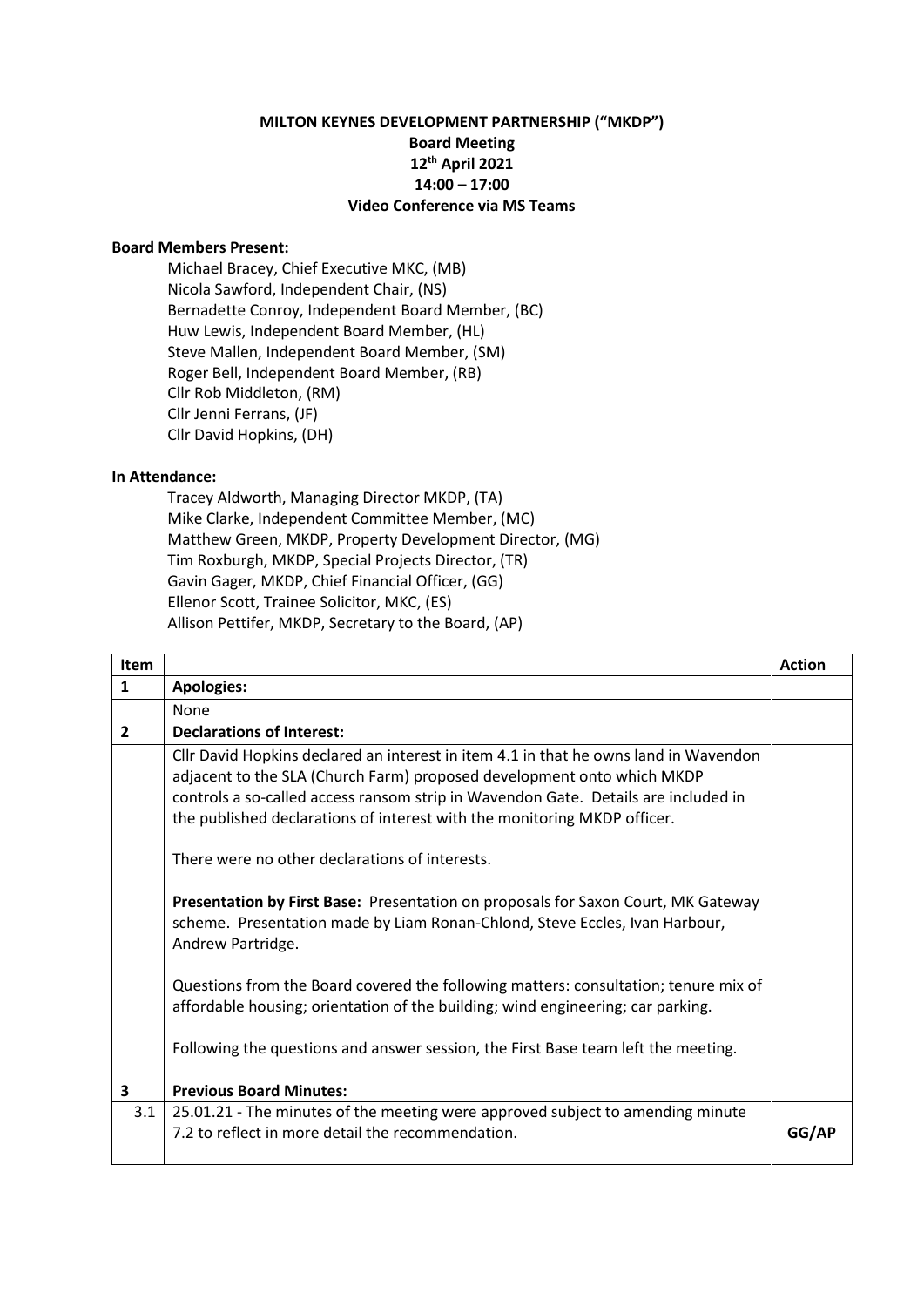| 3.2                     | 22.02.21 - The minutes of the meeting were approved subject to an amendment to             | GG        |
|-------------------------|--------------------------------------------------------------------------------------------|-----------|
|                         | the declaration of interest made by Cllr David Hopkins.                                    |           |
|                         |                                                                                            |           |
|                         | <b>Matters Arising/Actions:</b>                                                            |           |
|                         | Skills Assessment: The results are being reviewed and will feed into the governance        | NS/BC     |
|                         | review of the LHC.                                                                         |           |
|                         | Delegations: Managing Director delegation to be taken to Finance Audit &                   | GG/ES     |
|                         | Governance subcommittee.                                                                   |           |
|                         |                                                                                            |           |
|                         | Future Board Meetings: The Chair advised the Board that a survey will be circulated        | <b>NS</b> |
|                         | to get a view on the approach for the longer-term meetings.                                |           |
|                         |                                                                                            |           |
|                         | <b>MATTERS FOR DISCUSSION &amp; APPROVAL</b>                                               |           |
| $\overline{\mathbf{4}}$ | <b>Finance:</b>                                                                            |           |
| 4.1                     | 2021/22 Draft Budget: For the Board to make an informed financial decision given           |           |
|                         | several unknowns, a budget range of Low, Medium and High Impact assessment of              |           |
|                         | Covid19 was presented. The Medium-Term Impact budget has the support from                  |           |
|                         | Finance Audit & Governance subcommittee. The budget is a strategic budget to               |           |
|                         | ensure MKDP meets its objectives. The report highlighted the opportunities to make         |           |
|                         | savings (levers) in the event COVID19 impacts in line with high impact modelling.          |           |
|                         | The 3 key levers are: repayment of the loan; expenditure on CMK projects;                  |           |
|                         | recruitment.                                                                               |           |
|                         |                                                                                            |           |
|                         | Cashflow Forecast: Board were advised that the dividend payment to MKC is not              |           |
|                         | included in the forecast. This will be tabled at the next FAGsc in May. A full history     | GG        |
|                         | of the dividend will be brought to this meeting.                                           |           |
|                         |                                                                                            |           |
|                         | The Board made the following comments and requests on the proposed annual                  |           |
|                         | budget for 2021/22.                                                                        |           |
|                         | Remove the disposal of Wavendon Gate on both the P&L, Balance Sheet and<br>$\bullet$       |           |
|                         | cashflow forecasts due to the uncertainty of delivery timeframe.                           |           |
|                         | Board acknowledged the progression of the LHC was not to be restricted to the<br>$\bullet$ |           |
|                         | approved budget with the Board also acknowledging further spend may be                     |           |
|                         | required in the latter half of 2021/22.                                                    |           |
|                         | Local Housing Company to be a separate workstream with a budget allocation.<br>٠           | GG        |
|                         | Members of the Board agreed continued retention of the loan should be                      |           |
|                         | scrutinised as part of the business strategy to reduce the annual interest                 |           |
|                         | obligation.                                                                                |           |
|                         |                                                                                            |           |
|                         | Considering the above points, the Board approved                                           |           |
|                         | The medium term budget.<br>1.                                                              |           |
|                         | Project spend on 3 capital projects - CMK Market; Pineham: Walton Roundabout.<br>2.        |           |
|                         |                                                                                            |           |
| 4.2                     | Finance Report: The Board noted the financial performance for the financial year           |           |
|                         | 2020/21. In the financial year MKDP exceeded the medium impact Covid19                     |           |
|                         | modelling on both operational performance and capital disposals.                           |           |
|                         |                                                                                            |           |
|                         | The Board noted that the final red book valuation report will be provided for              |           |
|                         | consideration at the next Finance Audit & Governance meeting.                              |           |
|                         |                                                                                            |           |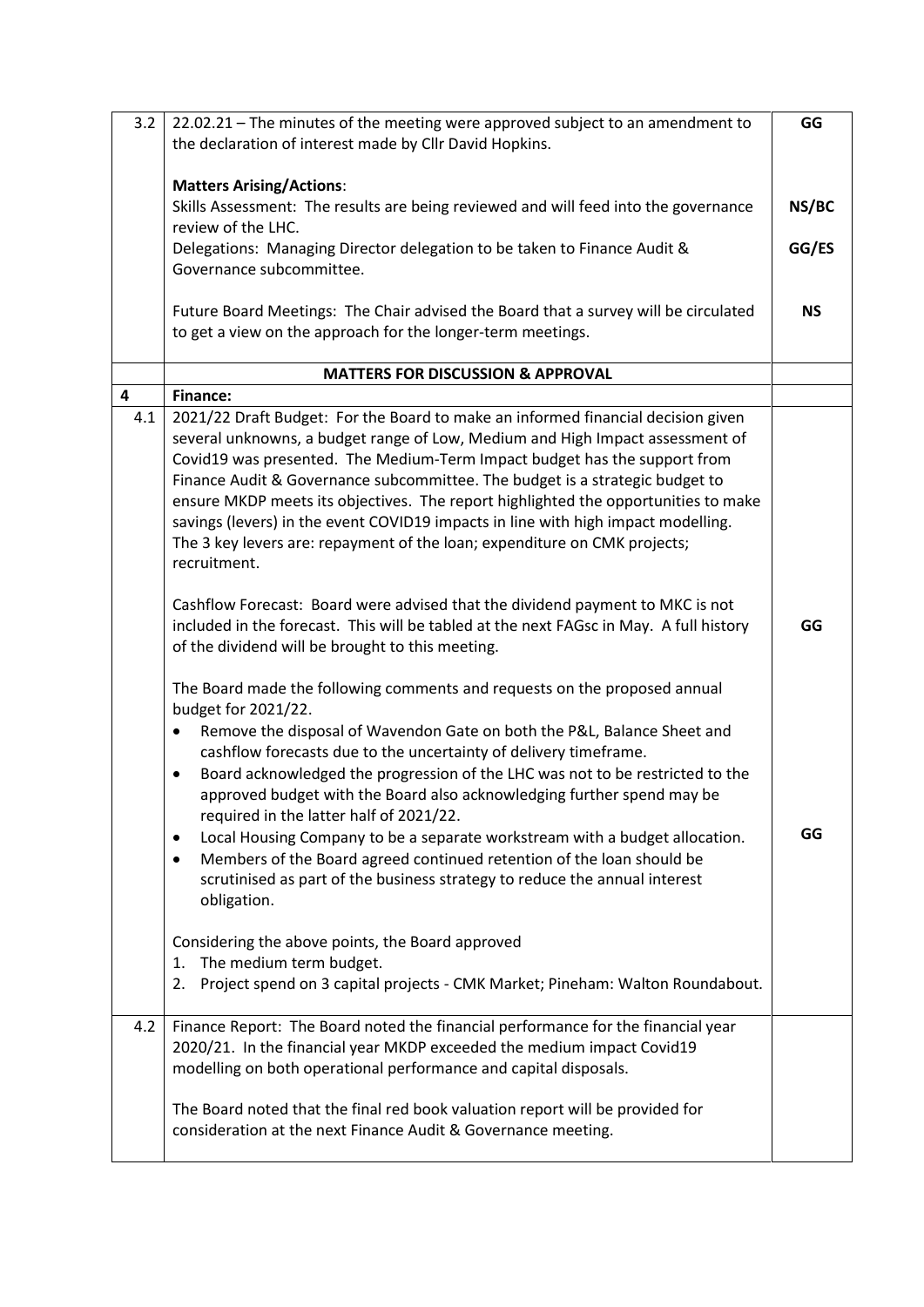|     | Although the red book valuation has not been finalised the Executive are supportive   |  |
|-----|---------------------------------------------------------------------------------------|--|
|     | of the valuation on the evidence received to date. The Board were advised that the    |  |
|     | red book valuation this year does not carry a Covid, material uncertainty warning     |  |
|     | caveat, as per last year.                                                             |  |
| 5   | <b>Property Matters:</b>                                                              |  |
| 5.1 | Campbell Park Northside: The Board approved Urban Splash' high level parameter        |  |
|     | and layout plans for the site. The plans are to be appended to the contract and will  |  |
|     | form the basis of future stakeholder engagement and planning applications.            |  |
|     |                                                                                       |  |
|     | Board were advised that the contract provides security that if the scheme is not      |  |
|     | delivered MKDP will take the site back. While US obligations relate to delivering the |  |
|     | whole site, building leases will only be provided for each parcel after completion of |  |
|     | the previous phase.                                                                   |  |
| 6   | <b>Governance Matters:</b>                                                            |  |
| 6.1 | H&S and Preventative Risk Management: The Board received a summary of the H&S         |  |
|     | actions undertaken in the calendar year 2020. The mitigating actions taken have       |  |
|     | been supported by the Finance Audit & Governance subcommittee. The Board              |  |
|     | noted the risk mitigating actions undertaken.                                         |  |
|     |                                                                                       |  |
|     | Board were informed of items that are to be presented to the next Finance Audit &     |  |
|     | Governance meeting                                                                    |  |
|     | New PPI schedule                                                                      |  |
|     | Health & Safety clauses in tenant lease<br>٠                                          |  |
|     | Draft risk assessment / register<br>$\bullet$                                         |  |
|     | Landlord Responsibilities:                                                            |  |
|     | Westbury Farm: MKDP have completed the immediate H&S inspections on gas and           |  |
|     | fire regulations and these are now all complete and compliant. The matter of          |  |
|     | transferring the asset is still to be resolved.                                       |  |
|     |                                                                                       |  |
|     | Old Bus Station: MKDP Insurers retain responsibility for the on-going inspection of   |  |
|     | the lifts. Our Insurers appointed an independent assessor who has confirmed MKDP      |  |
|     | is complaint.                                                                         |  |
|     | Bouverie House: MKDP Insurers retain responsibility for the on-going inspection of    |  |
|     | the lifts. Our Insurers appointed an independent assessor who has confirmed MKDP      |  |
|     | is complaint.                                                                         |  |
|     |                                                                                       |  |
|     | Comments received for future reporting                                                |  |
|     | Breakdown graph of each priority<br>$\bullet$                                         |  |
|     | Assurance item - Executive to report all actions from regulatory inspections          |  |
| 6.2 | Strategy & Business Plan: Board Members were advised that the Executive continue      |  |
|     | working on the document and recommendations that clearly sets out the current         |  |
|     | context of 4 themes of the Business plan - LHC; Placemaking; Property/Financing &     |  |
|     | Governance; Organisational Efficiency. The plan will include timelines, resource      |  |
|     | implications and KPI's. The Strategy and Business plan will be presented at the May   |  |
|     | Board meeting. Board noted the update.                                                |  |
|     |                                                                                       |  |